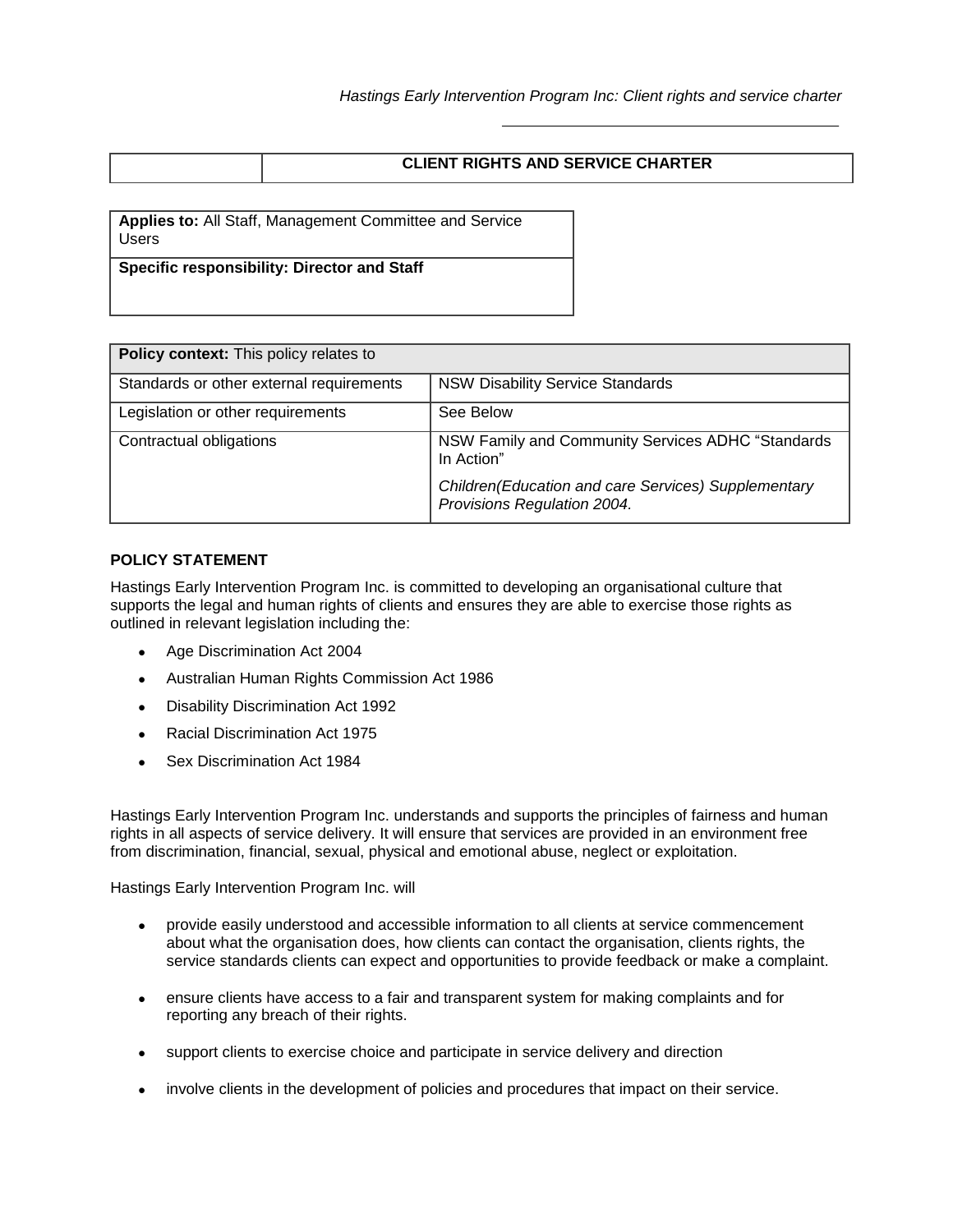Hastings Early Intervention Program Inc. client service charter outlines these rights and responsibilities in a way that is accessible and easily understood by clients.

## **The Charter**

 The Hastings Early Intervention Program Inc. is a service available to families in the Port Macquarie/Hastings Municipality who have a child with a disability or a significant delay in their development. Historically the age of children receiving services has been birth to school age but the scope has been extended to 8 years of age. The program provides both Special Education and Therapy Services, Assessments and also coordination of an individual family plan. The program offers a family-centred service that aims to meet the individual needs of each child and family. **The Program is funded by Community Services, Ageing, Disability and Home Care with some supplementary funding from the Dept of Communities and Education. There is a small contribution fee of \$40 per school term. There is also an Assessment Fee of \$50 if children require an eligibility assessment. This fee covers the child's first term of enrolment if they are eligible**

## **Program Details and Services**

 Service Users have a choice of service delivery options. On enrolment these options are outlined and possible service delivery discussed. Options are sometimes limited by funding and staffing constraints. The services available include:

Centre-Based Classes

Supported Playgroups

Home Visits

Outreach/Inclusion Support (Child supported in mainstream Early Childhood Centre)

**Assessments** 

Advocacy

Transition to next setting support.

Individual Family Service Plans

Access to Resource Library

Parent/Caregiver Training Workshops

The program conducts all centre based services and administration from its premises in Munster Street Port Macquarie. The program operates weekdays in line with school terms from 8.30am - 4.00pm.

## **Contact Details**

Contact details are as follows

Phone: 02 65838238

Email: [heipinc@midcoast.com.au](mailto:heipinc@midcoast.com.au)

Website: [www.heip.com.au](http://www.heip.com.au/)

In line with our Referral Policy, clients can self-refer or can be referred from a number of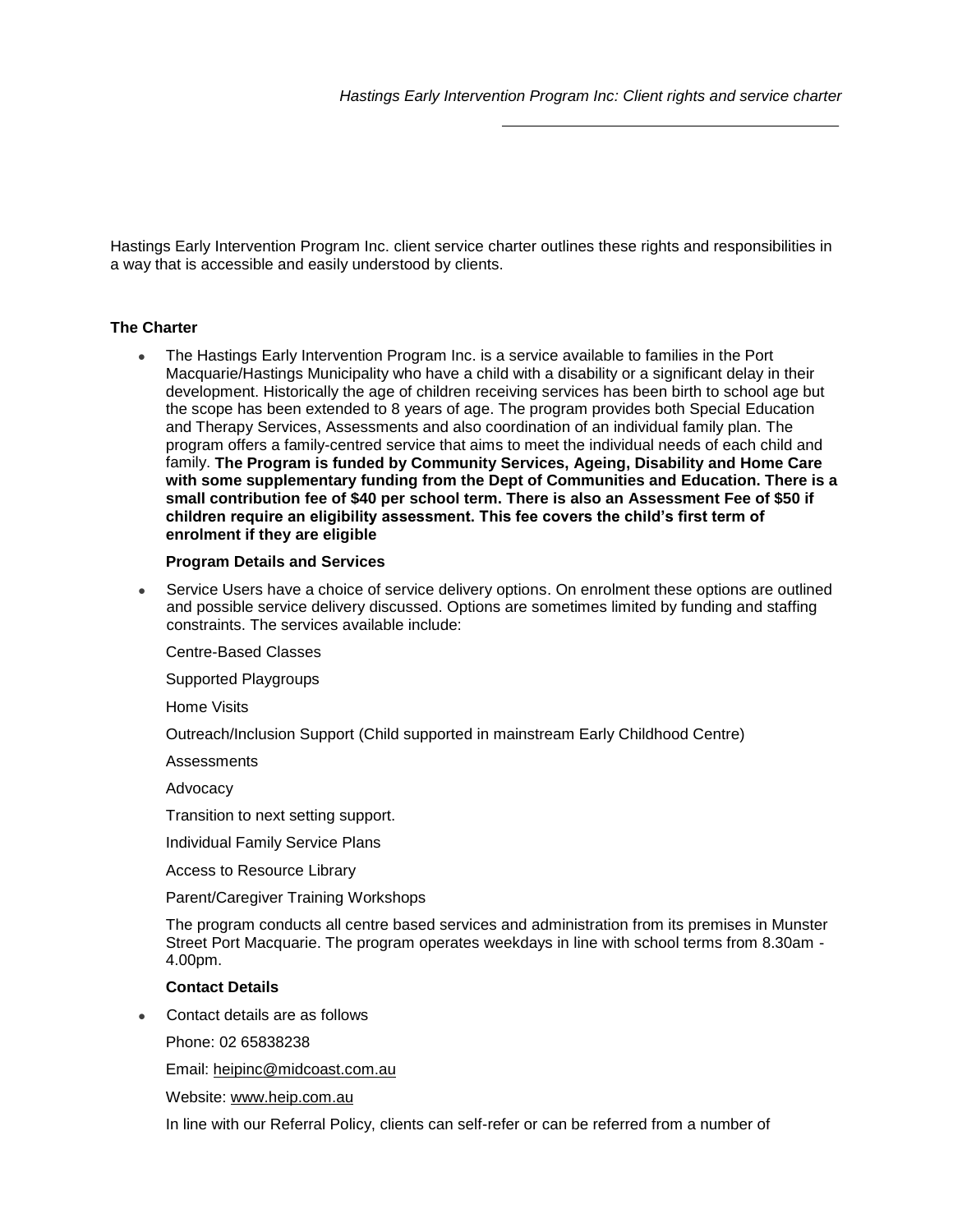community agencies. Referral information is contained on our website and sent to stakeholders on request and at the beginning of each year.

### **Our Standards**

The Hastings Early Intervention Program Inc. adheres to the NSW Disability Service Standards. It aims to provide a high standard of service by incorporating the practices as set out in our funding body's (ADHC) publication "Standards in Action".

## **As the HEIP is licenced by the Department of Education and Communities we are also required to adhere to and maintain the building to the standards set out in the**  *Children(Education and care Services) Supplementary Provisions Regulation 2004.*

Hastings Early Intervention Program Inc. is committed to identifying and implementing current best practice. Professional development is budgeted for and prioritised to assist with this implementation. All staff employed have relevant qualifications as required by licensing and regulatory bodies. Staff undergo formal appraisals annually to identify areas for improvement and to set professional goals for themselves.

All staff read, sign and agree to comply with the Australasian Disability Professionals Code of Ethics and Code of Conduct, **ADHC "Standards in Action" and the NSW Disability Service Standards. Staff and the Board of Management also undergo training in the principles of Human Rights.**

Networking and collaboration with other Early Intervention Programs and related community agencies are also standard practice.

All staff have both full Police Criminal Record Checks and Working with Children Checks on employment.

All staff have First Aid Training and Certificates.

## **Client Rights and Responsibilities**

Hastings Early Intervention Program Inc. has a clear statements and policies on the rights of clients. These cover all aspects including Respect and Dignity, Access to Information, Refusal of a Service, Privacy and Confidentiality, use of Personal Information and Safety. These rights and identified responsibilities are clearly outlined in the our brochure "Clients Rights and Responsibilities" which is given to service users on commencement of service.

#### **Feedback and Participation**

Hastings Early Intervention Program Inc. welcomes feedback from and participation by all stakeholders and interested members of the community. This can be in the form of:

- Informal requests/suggestions given to staff or placed in the Suggestion Box
- Formal complaints through our Complaints Procedure.
- Completion of our Annual Service User's Questionnaire **or Stakeholders Survey**
- Contributing to new policies being developed or those under review.
- Serving on the program's Management Committee that is elected each year at the AGM.
- Participation in Individual Family Service Plans meetings

## **We Welcome Complaints**

Hastings Early Intervention Program Inc. has a Complaints Procedure in place that outlines the steps that will be taken to deal with a complaint. This information is summarised in the Compliments and Complaints Brochure "Help Us Improve Our Service" which is given to service users on commencement of service. This process, as stated below, is also outlined in the newsletters throughout the year and **documented on our website.**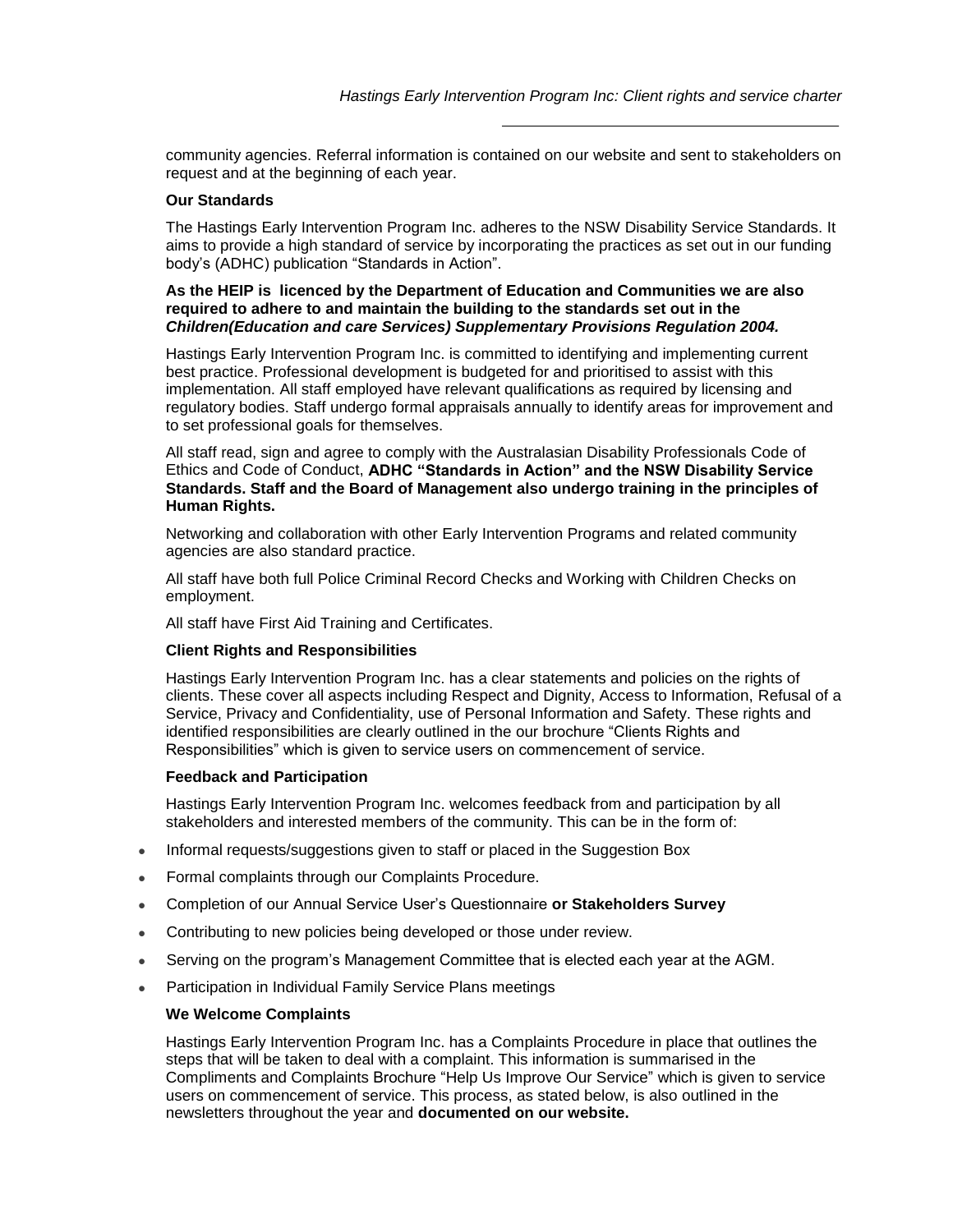### **How to Make a Complaint**

You can make a complaint :

**Verbally** - by speaking to a staff member or the Director in person or by phone

**In Writing** - on the *Compliments and Complaints Form (*found next to the Suggestion Box and place it in box or hand it to a staff member*)*, in a letter or via email heipinc@midcoast.com.au

### **What we will do**

We will respond to your complaint within 1-5 days.

We will :

- · Record the complaint on our form.
- · Seek clarification and investigate the complaint.
- · Work with you to identify solutions.
- · Record these outcomes.
- · Provide you with a copy of this documentation
- · Review your satisfaction with the outcomes after 10 days.

It will be decided at this review whether the complaint has been resolved to your satisfaction or if we need to seek other solutions or have the complaint reviewed by the Management Committee.

## **Support For You/Advocacy**

If you would like support during this process we encourage you to use either a family member/friend or other interested person to advocate for you. Please ask us to arrange access to professional advocacy services if you need this support. We can also arrange interpreter services if necessary. Brochures containing links to professional advocacy services are available in the foyer and links are on our website.

#### **External complaint mechanisms**

If you do not feel comfortable raising a complaint directly with us or continue to be dissatisfied after raising your concern with us, assistance is available.

Please contact the NSW Ombudsman (02) 9286 1000 or toll free 1800 451 524 where they can assist you further

#### **Choice and Decision making**

Hastings Early Intervention Program Inc. encourages the clients to exercise choice and be involved in service/program decisions

These opportunities are listed below:

- To be actively involved in choice for service delivery for their child. (Written choices outlined)
- To identify priorities for goals and contribute information to Individual Family Service Plans.
- To contribute to policy making and reviews. (Posted on website and on notice boards).
- To consent to or refuse any service delivery.
- To nominate to be a Member of the Association or for the Board of Management and take an active role in service management and decision making.
- To make a complaint or compliment about the service.
- To provide information to be included in newsletters

### **Support In Choice and Decision Making**